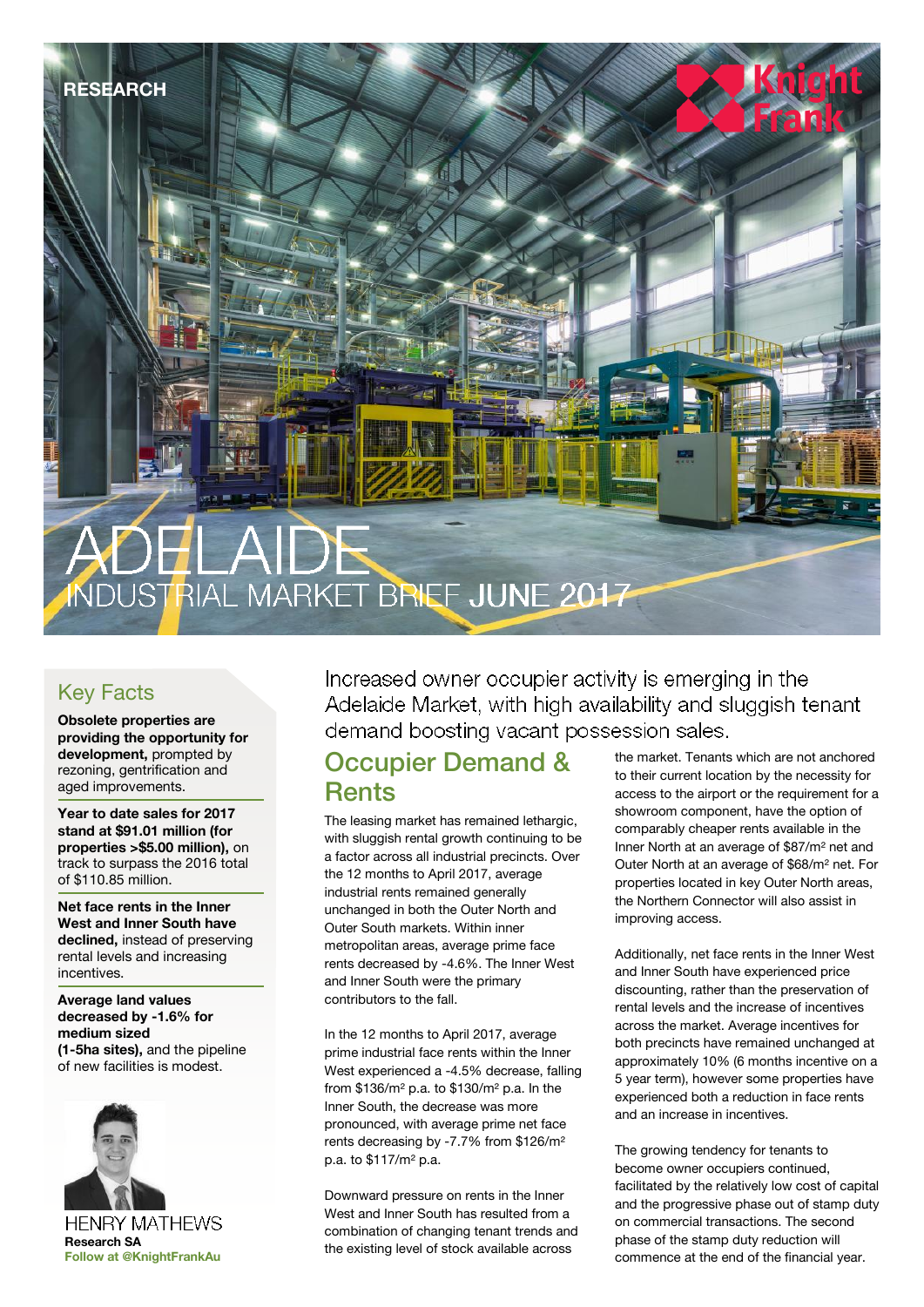## FIGURE 1 **Adelaide Industrial Prime Rents** \$/m² net face, 2007-2017



# Source: Knight Frank Research

# Development & Land Activity

Development activity has been limited and driven by owner occupiers or dependent on tenant pre-commitment. The supply of existing vacant facilities is affecting the feasibility of new developments and the pipeline of new facilities is modest.

In February, Commercial and General (C & G) purchased Allotment 500 Ocean Steamers Road, Port Adelaide (Inner North) for \$2.30 million, reflecting \$64/m². It's understood C & G will construct a purpose built warehouse and office on the 34,990m² Industry zoned site, following work required for flood prevention.

In March, the Holden Manufacturing facility in Elizabeth (Outer North) was offered via an off market sales campaign. The property is being sold with the option

# TABLE 2 **Recent Leasing Activity Adelaide**

| <b>Address</b>                                                                                      | Regio<br>n | <b>Net</b><br><b>Rent</b><br>\$/m <sup>2</sup> | Area<br>(m <sup>2</sup> ) | Ter<br>m<br>(yrs) | Tenant                                   | <b>Date</b>               |
|-----------------------------------------------------------------------------------------------------|------------|------------------------------------------------|---------------------------|-------------------|------------------------------------------|---------------------------|
| 397 South Rd, Mile End South                                                                        | IW         | $98*$                                          | 2,000                     | 5                 | Displayline                              | $Mar-17$                  |
| 151 Ryans Rd, Parafield Gardens                                                                     | <b>ON</b>  | 65                                             | 1.918                     | 5                 | Aussie Move                              | $Jan-17$                  |
| 127 Ryans Rd, Parafield Gardens                                                                     | <b>ON</b>  | 76                                             | 1.546                     | 6                 | <b>Chep Pallecon</b>                     | $Dec-16$                  |
| 17 Stock Rd, Cavan                                                                                  | IN         | 80                                             | 1.867                     | 5                 | Leartek                                  | <b>Nov-16</b>             |
| 262 Marion Rd, Netley                                                                               | IW         | 61                                             | 3.814                     | $\overline{2}$    | Haneco Lighting                          | <b>Nov-16</b>             |
| 605 South Rd, Regency Park                                                                          | IN         | 110                                            | 2.097                     | 5                 | Private                                  | $Oct-16$                  |
| 30 Bedford St, Port Adelaide                                                                        | IN         | $34*$                                          | 10,296                    | $\overline{7}$    | <b>Chemist Warehouse</b>                 | $Sep-16$                  |
| 608 Grand Junction Rd, Regency Park<br><b>Source:</b> Knight Frank Research<br><b>IW Inner West</b> | IN         | $75*$                                          | 2.935<br>ON Outer North   | 5                 | <b>Our United Food</b><br>IN Inner North | Sep-16<br>*Net Equivalent |

for vacant possession or a partial leaseback to Holden. It's understood potential purchasers are currently being shortlisted.

Elsewhere, the construction of the 10,440m² Northline Transportation and Warehouse facility located at Gallipoli Drive, Regency Park is now largely complete.

Obsolete industrial properties located within inner metropolitan locations are providing the opportunity for residential development. In January, the former E. S. Wigg & Son building located at 79 Port Road, Thebarton sold for \$9.95 million. The property was purchased by a developer that intends to construct a mixed use development. The highest and best use for sites within close proximity to the city is being challenged, prompted by a mixture of rezoning, gentrification and obsolete improvements. Sites such as 33-43 Port Road, Thebarton (Coca-Cola Amatil), and 76 Magill Road, Norwood (Caroma) have been speculated as locations for future redevelopment.

In the 12 months to April 2017, the value of medium sized (1-5 ha) development sites experienced declines, particularly in both the Outer North and Outer South markets. Medium sized Outer North sites decreased from \$59/m² to \$54/m² and Outer South from \$63/m² to \$60/m², contributed by modest demand and abundant supply in Edinburgh (ON) and Seaford (OS) respectively.

#### FIGURE 2

## **Adelaide Industrial Land Values** \$/m², 2007-2017





Source: Knight Frank Research

TABLE 1

# **Adelaide Industrial Market Indicators as at April 2017**

| <b>Precinct</b>   | <b>Avg Prime Rent</b> |                 | <b>Avg Secondary</b><br>Rent |                          |               | <b>Core Market Yields %</b> | <b>Avg Land Values</b><br>< 5,000 m <sup>2</sup> |                          | $1 - 5$ ha        |                          |
|-------------------|-----------------------|-----------------|------------------------------|--------------------------|---------------|-----------------------------|--------------------------------------------------|--------------------------|-------------------|--------------------------|
|                   | $$/m2$ net            | $(\%p.a)$       | $$/m2$ net                   | $(\%p.a)$                | <b>Prime</b>  | <b>Secondary</b>            | \$/m <sup>2</sup>                                | $(\%p.a)$                | \$/m <sup>2</sup> | $(\%p.a)$                |
| <b>Inner West</b> | 130                   | $-4.5$          | 80                           | ۰.                       | $7.25 - 8.25$ | $8.75 - 9.50$               | 425                                              | $-1.5$                   | 267               | $-1.2$                   |
| Inner North       | 87                    | $-1.7$          | 64                           | $-3.8$                   | $7.25 - 8.75$ | $9.00 - 10.00$              | 215                                              | $\overline{\phantom{a}}$ | 142               | $-1.4$                   |
| Inner South       | 117                   | $-7.7$          | 70                           | $-3.5$                   | $7.75 - 8.50$ | $8.50 - 9.50$               | 367                                              | $\overline{\phantom{a}}$ | 243               | $\overline{\phantom{a}}$ |
| Outer North       | 68                    | $\qquad \qquad$ | 54                           | $\sim$                   | $8.50 - 9.25$ | $9.75 - 10.75$              | 80                                               | $-4.5$                   | 54                | $-7.3$                   |
| Outer South       | 75                    | $\blacksquare$  | 50                           | $\overline{\phantom{a}}$ | $8.25 - 9.25$ | $9.75 - 10.50$              | 107                                              | $-5.3$                   | 60                | $-4.0$                   |
| Adelaide          | 95                    | $-3.5$          | 64                           | $-1.6$                   | $7.75 - 8.75$ | $9.00 - 10.00$              | 239                                              | $-1.4$                   | 153               | $-1.6$                   |

Source: Knight Frank Research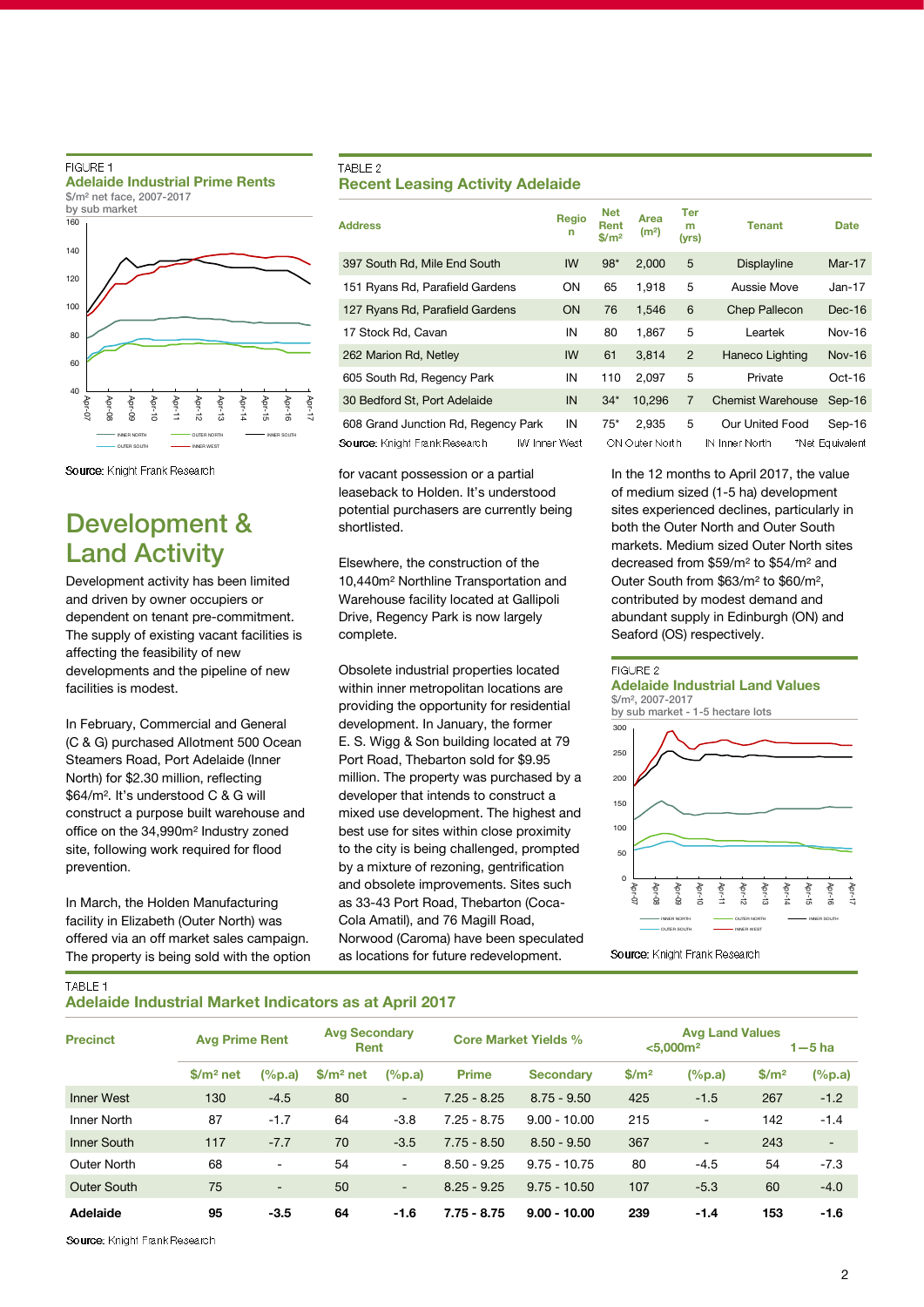

# Investment Activity & Yields

The 2016 calendar year saw transactions totalling approximately \$110.85 million for properties over \$5 million. The result is only marginally below the 10 year average of \$115.00 million (see Figure 3). Year to date sales for 2017 currently stand at approximately \$91.01 million.

The Outer North experienced the largest concentration of activity over the previous 18 months, with ten of the fifteen sales above \$5 million occurring within the precinct, particularly within the suburb of Edinburgh. Edinburgh appeals to potential purchasers due to the relatively newer construction of improvements and the value proposition, with many properties selling at or below replacement cost. The construction of the Northern Connector will also decrease travel time and is likely to encourage further investment in the area.

Recent sales transactions have shown increasing activity in the owner occupier market. One example is a private SA company which is understood to be vacating from their existing premises in the Inner North, and amalgamating to a larger facility at 32-54 Kaurna Road,

Edinburgh, under contract for circa \$10.00 million. In March, the Grace Removals Group purchased 25 Hewittson Road, Edinburgh North for \$9.50 million. The property sold off market and Grace Removals will occupy the site at the end of a 1 year leaseback.

Recent investment sales include 9 Mab Eastern Promenade in Tonsley (marketed as Lot 102, 1284 South Road, Clovelly Park) which sold for \$6.76 million in March, reflecting a core market yield of 7.07%. The property was purpose built by C & G for global technology firm Siemens, which committed to a 10+5+5

# FIGURE 3

**Adelaide Industrial Sales**



Source: Knight Frank Research

year lease commencing April 2015. Siemens utilise the site for maintaining turbine machinery equipment.

Currently under contract is a property located at Woomera Avenue, Edinburgh for circa \$20.00 million, reflecting a core market yield of approximately 6.50%. The property is subject to a 15+10+10 year leaseback to the vendor, which recently undertook significant capital upgrades to the building. The firm yields of 9 Mab Eastern Promenade, Tonsley and the contracted sale at Woomera Avenue, Edinburgh are reflective of their strong lease covenants.

## FIGURE 4

# **Adelaide Blended Yields**



Source: Knight Frank Research

# TABLE 3

# **Recent Land/Development Sales Activity Adelaide**

| <b>Address</b>                         | <b>Region</b> | <b>Price</b><br>$(S \text{ mil})$ | Area<br>(m <sup>2</sup> ) | \$/m <sup>2</sup> of<br>site area | Zonin<br>g | <b>Vendor</b>         | <b>Purchaser</b>         | <b>Sale</b><br><b>Date</b> |
|----------------------------------------|---------------|-----------------------------------|---------------------------|-----------------------------------|------------|-----------------------|--------------------------|----------------------------|
| 97-99 West Avenue, Edinburgh           | <b>ON</b>     | 1.34                              | 24.300                    | 55                                | <b>UE</b>  | <b>Renewal SA</b>     | <b>Haulmark Trailers</b> | $May-17$                   |
| 495 Waterloo Corner Road, Burton       | ΟN            | 2.15                              | 79.900                    | 27                                | UE         | Private               | <b>BH</b> Burton         | Mar-17                     |
| 500 Ocean Steamers Road, Port Adelaide | IN            | 2.30                              | 35.990                    | 64                                | <b>IND</b> | <b>Flinders Ports</b> | Commercial & General     | Feb-17                     |
| 79 Port Road, Thebarton                | IW            | 9.95                              | 6.968                     | 1.428                             | UC         | E.S. Wigg & Son       | Private                  | $Jan-17$                   |

# **Recent Improved Sales Activity Adelaide**

| <b>Address</b>                                                     | <b>Region</b> | <b>Price</b><br>$$$ mil) | <b>Bldg</b><br>Area $(m2)$ | Core<br>Mkt           | <b>WALE</b><br>(yrs) | <b>Vendor</b>             | <b>Purchaser</b>            | <b>Sale</b><br><b>Date</b> |
|--------------------------------------------------------------------|---------------|--------------------------|----------------------------|-----------------------|----------------------|---------------------------|-----------------------------|----------------------------|
| 32-54 Kaurna Avenue, Edinburgh                                     | <b>ON</b>     | c <sub>10.00</sub>       | 12.115                     | <b>VP</b>             | <b>VP</b>            | <b>KJM</b>                | Private                     | U/C                        |
| Woomera Avenue, Edinburgh                                          | ON            | c20.00                   | 4,963                      | c6.50                 | 15.0                 | Private                   | Private                     | U/C                        |
| 8-16 Vater Street, Dry Creek ±                                     | IN            | 20.51                    | 18,068                     | #                     | #                    | Goodman                   | <b>Blackstone</b>           | Apr-17                     |
| 35-45 Woomera Avenue, Edinburgh                                    | ON            | 6.70                     | 13.756                     | <b>VP</b>             | <b>VP</b>            | <b>ZF Lemforder</b>       | <b>Precision Components</b> | Apr-17                     |
| 31-33 Jonal Drive, Cavan                                           | IN            | 8.30                     | 8,280                      | <b>VP</b>             | <b>VP</b>            | <b>Visy Packaging</b>     | <b>Borg Group</b>           | $Mar-17$                   |
| 9 Mab Eastern Promenade, Tonsley                                   | IS            | 6.76                     | 2,810                      | 7.07                  | 8.1                  | Commercial & General      | Clark Group                 | Mar-17                     |
| 25 Hewittson Road, Edinburgh North                                 | ON            | 9.50                     | 20,423                     | <b>VP</b>             | $1.0^$               | <b>Hirotec Group</b>      | <b>Grace Removals</b>       | $Mar-17$                   |
| 330-344 Grange Road, Kidman Park                                   | IW            | 8.26                     | 7.353                      | <b>VP</b>             | <b>VP</b>            | Birega                    | Australian Gas*             | Feb-17                     |
| <b>ONLOUROY MONTH</b><br>IN Linner Morth<br>$1100$ lease $1000e +$ |               | <b>INTIMACCALLE</b>      |                            | <b>OC Outse Couth</b> |                      | LIE Lide on Emericanos of | INTENTIONAL LOCKER          | <b>LIO LIdeon Condor</b>   |

**IW Inner IN Inner North** Duter North South UE Urban F UC Urban Corridor ± Part of a national portfolio \* Sitting Tenant VP Vacant Possession U/C Under Contract # Undisclosed ^ subject to a 1 year leaseback c Circa Source: Knight Frank Research